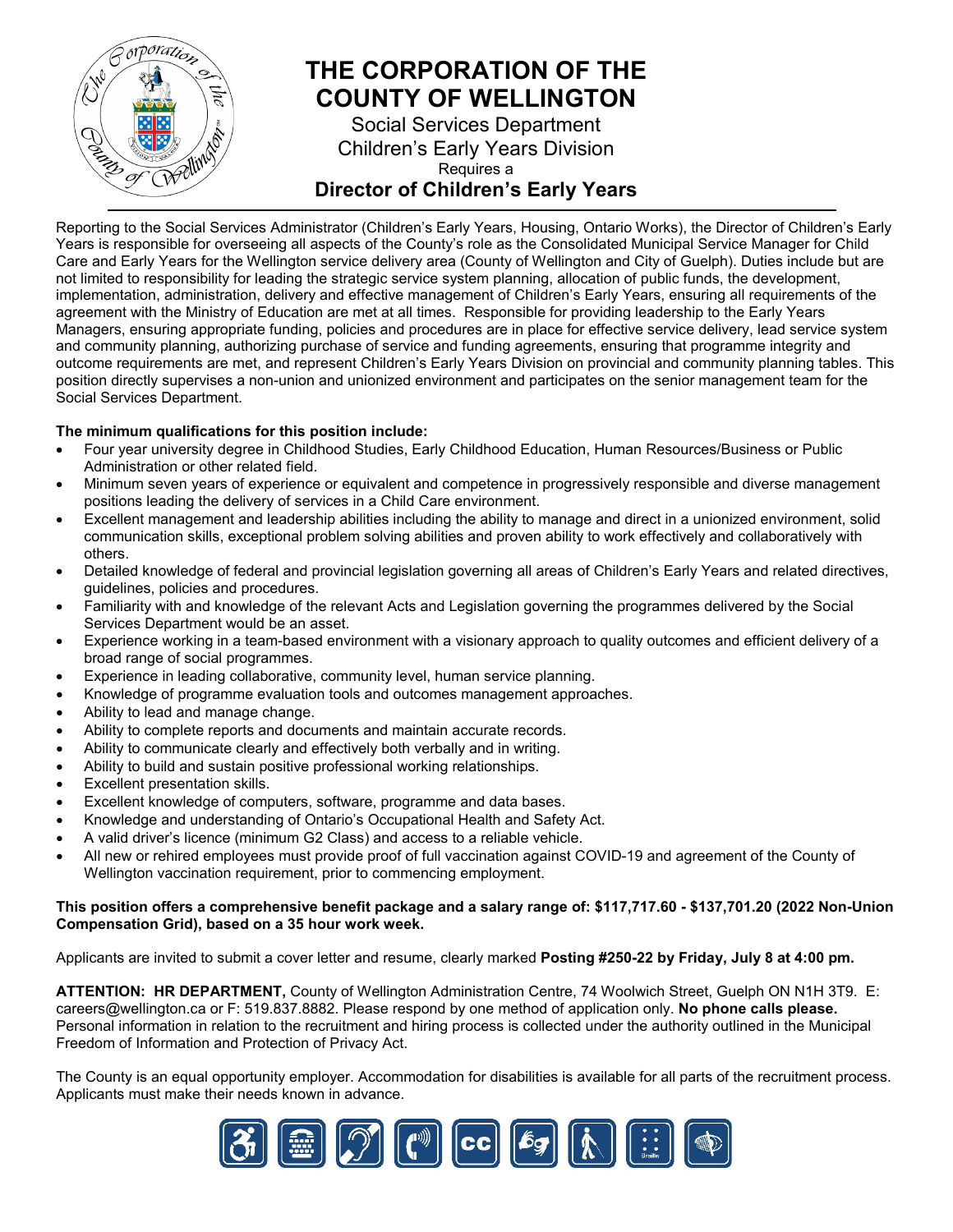

# **COUNTY OF WELLINGTON**

# **POSITION DESCRIPTION**

| Title: Director of Children's Early Years | <b>Reports to: Social Services Administrator</b>                                                                         |
|-------------------------------------------|--------------------------------------------------------------------------------------------------------------------------|
| <b>Department: Social Services</b>        | <b>Positions Supervised: Children's Early</b><br>Years Staff (Six Direct Reports,<br>approximately 130 Divisional Staff) |
| <b>Effective: August 2002</b>             | <b>Revised: June 2022</b>                                                                                                |

#### **BASIC FUNCTION:**

Reporting to the Social Services Administrator (Children's Early Years, Housing, Ontario Works), the Director of Children's Early Years is responsible for overseeing all aspects of the County's role as the Consolidated Municipal Service Manager for Child Care and Early Years for the Wellington service delivery area (County of Wellington and City of Guelph). Duties include but are not limited to responsibility for leading the strategic service system planning, allocation of public funds, the development, implementation, administration, delivery and effective management of Children's Early Years, ensuring all requirements of the agreement with the Ministry of Education are met at all times. Responsible for providing leadership to the Early Years Managers, ensuring appropriate funding, policies and procedures are in place for effective service delivery, lead service system and community planning, authorizing purchase of service and funding agreements, ensuring that programme integrity and outcome requirements are met, and represent Children's Early Years Division on provincial and community planning tables. This position directly supervises a non-union and unionized environment and participates on the senior management team for the Social Services Department.

#### **PRINCIPAL RESPONSIBILITIES:**

Under the guidance of the Social Services Administrator, the Director of Children's Early Years has the following duties and responsibilities:

#### **General**

- Represent the County of Wellington in meetings/committees and networks in the service delivery area and regionally.
- Liaise and work with the Ministry of Education and Treasury Department to ensure that financial processes and data collection meet accepted standards and that services are delivered within allotted budget.
- Liaise with the Human Resources Department on all personnel issues including the recruitment and selection of new employees.
- Identify staff training needs to ensure effective practices and seek and identify such training opportunities.
- Monitor the work of all direct reports to ensure compliance with all policies, procedures and relevant legislation, as well as to ensure effective, efficient and high quality customer service.
- Supervise employees in accordance with County of Wellington policies and procedures, union and non-union contracts, and Workplace Health and Safety legislation.
- Lead monthly managers' meetings for fiscal oversight, team work plans, policy implementation, evaluation and problem solving.
- Perform staff evaluations and identify staff training needs to ensure effective practices and seek such training opportunities.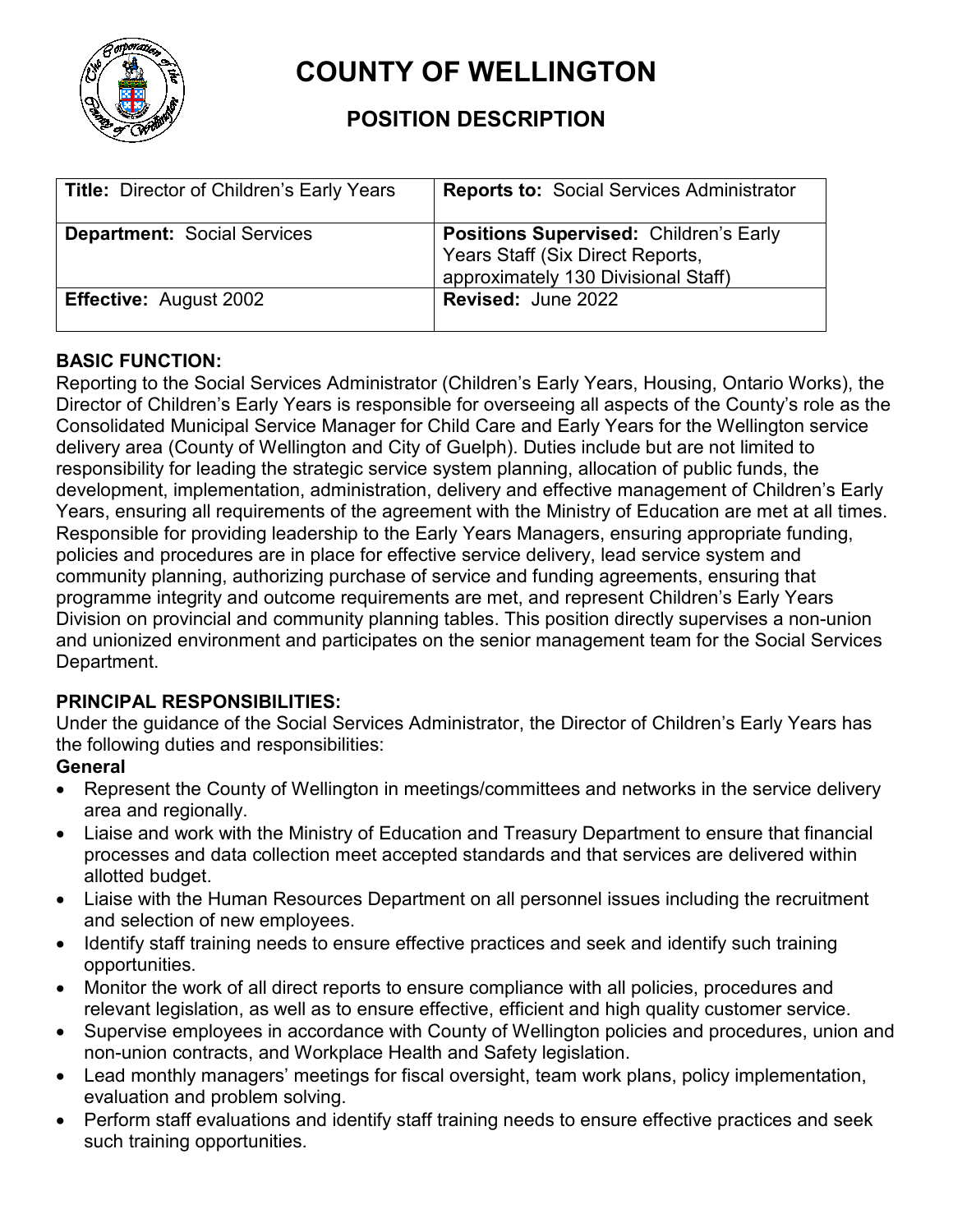- Monitor the development of on-going and special training functions and ensure opportunities for professional development are offered to staff.
- Assist social services in business continuity, emergency and pandemic planning.
- Participate in departmental and County wide meetings/committees and training.
- Respond to complaints and concerns regarding policies and procedures from the public, applicants, as well as elected officials or community agencies on behalf of clients.
- Ensuring a Healthy and Safe Workplace for employees, which includes but is not limited to: o Demonstrating knowledge and understanding of Ontario's Occupational Health and Safety
	- Act.
	- $\circ$  Ensuring work is completed in compliance with all applicable health and safety legislation and established policies and procedures.
	- o Ensuring both a physically and psychologically healthy workplace by actively working to prevent harm to employees' health and safety and promoting employee wellness.

### **Specific**

- Oversee allocations of provincial and municipal allocations.
- Lead the development and implementation of the Children's Early Years Division Plan within the County's role as Consolidated Municipal Services Manager.
- Ensure all relevant provincial and municipal legislative and contractual requirements are maintained at all times.
- Develop internal policies and procedures to ensure all regulations are being met.
- Assist in the development and monitoring of contracts and budgets as they pertain to child care and early years services.
- Monitor and audit assigned programmes within Children's Early Years Division for efficiencies and quality of service.
- Oversee the planning of the child care and family supports system through leadership at local planning tables.
- Represent the Wellington service delivery at provincial advisory, consultation and strategic planning tables.
- Work collaboratively with local school boards in the development of co-locating child care and schools including approving affirmations of school board plans.
- Lead the development of new funding agreements, and purchase of service agreements and provide on-going support.
- Effectively implement new federal, provincial, and municipal initiatives and funding allocations in a timely manner.
- Attend, submit reports and make presentations at the Social Services Committee meetings, County Council, local Municipal Councils and the Ministry of Education.

# **PROBLEM SOLVING RESPONSIBILITIES:**

- Handling personnel issues and conflict resolution.
- Maintain full range and quality of services within a limited budget.
- Implement new legislation and regulations to remain in compliance for all areas of the Social Services Department.
- Ensuring efficient and effective service delivery while staying within proposed budget.
- Able to plan and evaluate new services according in identified community needs.
- Interpret provincial and federal legislation.
- Collaborate with community agencies to provide services in an effective and efficient manner while avoiding duplication of service.